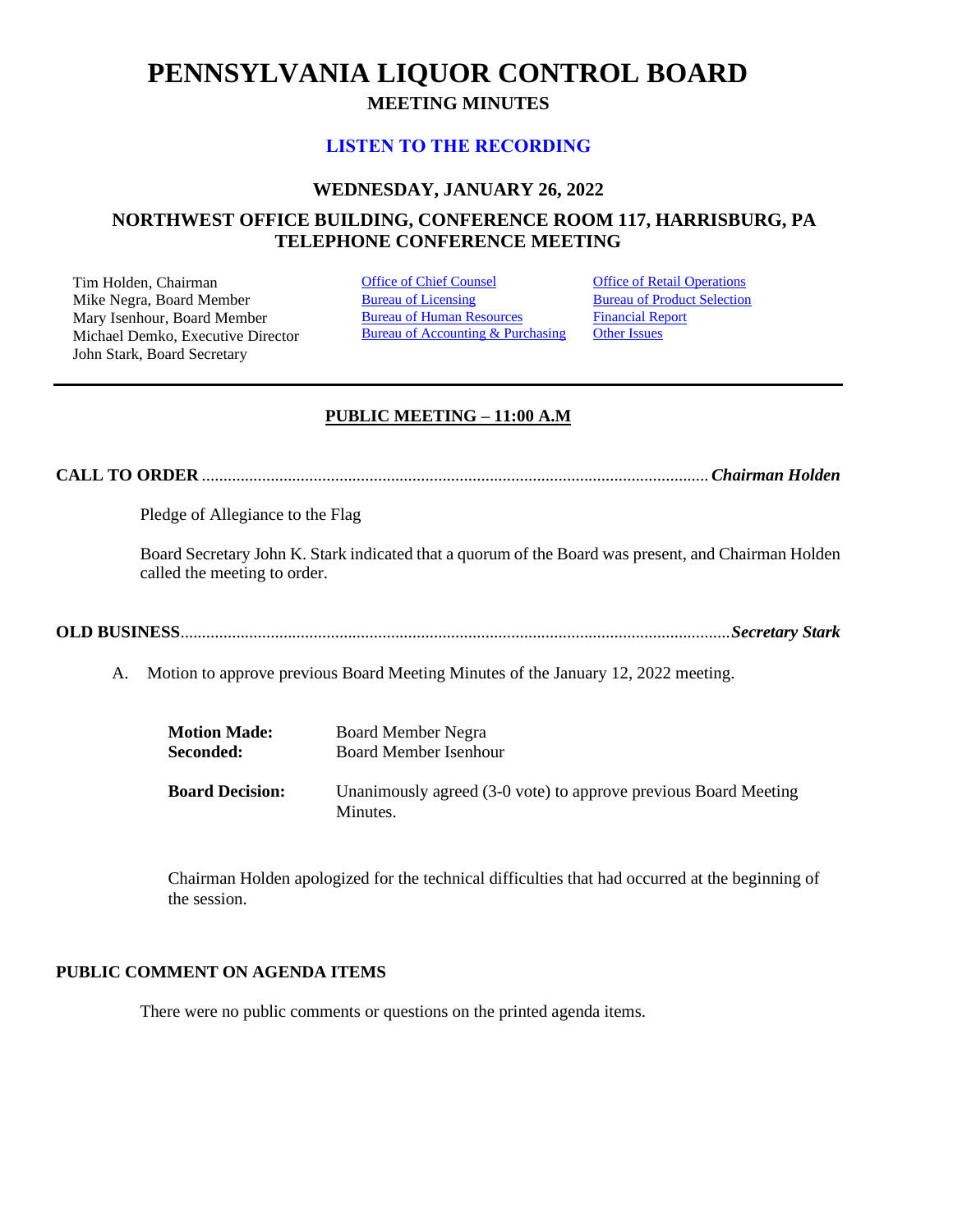Note: Board Minutes are not officially approved until all required signatures are affixed.

#### **NEW BUSINESS**

<span id="page-1-0"></span>*From the Office of Chief Counsel*...............................................................................*Rodrigo Diaz, Chief Counsel*

**(1) Gali, LLC** R-8448 (LID No. 101422) 115-117 East Third Street Bethlehem, North Hampton County Request for Rescission of Conditional Licensing Agreement. **Motion Made:** Board Member Negra **Seconded:** Board Member Isenhour **Board Decision:** Unanimously agreed (3-0 vote) to approve request for rescission of conditional licensing agreement. **(2) Blogg, LLC t/a Blogg** R-10715 (LID No. 70641) 21 East Tioga Street Tunkhannock, Wyoming County Request for Rescission of Conditional Licensing Agreement. **Motion Made:** Board Member Negra<br> **Seconded:** Board Member Isenho **Seconded:** Board Member Isenhour **Board Decision:** Unanimously agreed (3-0 vote) to approve request for rescission of conditional licensing agreement.

<span id="page-1-1"></span>*From the Bureau of Licensing* ...........................................................*Tisha Albert, Director of Regulatory Affairs Barbara Peifer, Director, Bureau of Licensing*

- **(1) Johnstown Beer and Eats, LLC t/a Country Garden 6-Pak Featuring Red's Texas BBQ** R-18176 (LID No. 106095) Case No. 21-9053 3116 Elton Road Richland Township Johnstown, Cambria County Person-to-Person Transfer – Restaurant **Motion Made:** Board Member Negra **Seconded:** Board Member Isenhour
	- **Board Decision:** Hold for Conditional Licensing Agreement.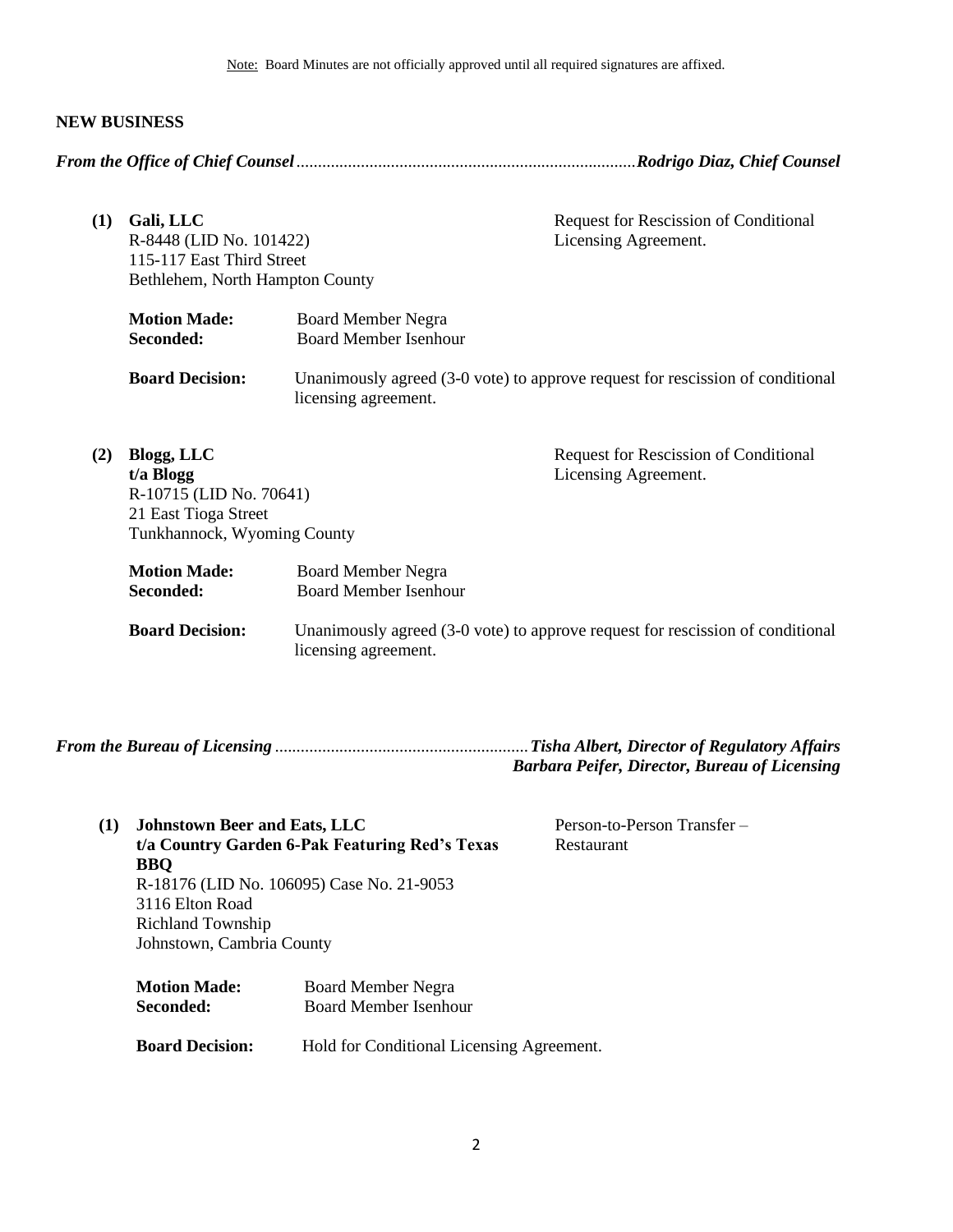| (2) | <b>Juniata Brewing Company</b>   |                                                           | New & Requests for Interior                                                                                                                        |
|-----|----------------------------------|-----------------------------------------------------------|----------------------------------------------------------------------------------------------------------------------------------------------------|
|     | (LID No. 109459)                 |                                                           | <b>Connections with Other Businesses</b>                                                                                                           |
|     | 491 Municipal Drive              |                                                           | & to Conduct Other Businesses on                                                                                                                   |
|     | Allegheny Township               |                                                           | the Licensed Premises – Brewery                                                                                                                    |
|     | Duncansville, Blair County       |                                                           | Storage                                                                                                                                            |
|     | <b>Motion Made:</b><br>Seconded: | <b>Board Member Negra</b><br><b>Board Member Isenhour</b> |                                                                                                                                                    |
|     | <b>Board Decision:</b>           | other businesses on the licensed premises.                | Unanimously agreed (3-0 vote) to approve new brewery storage location<br>and request for interior connections with other businesses and to conduct |

| (3) | KC & GH, LLC           |                              | Extension of License &         |
|-----|------------------------|------------------------------|--------------------------------|
|     | t/a Backwoods Beer     |                              | Request for an Interior        |
|     | D-3200 (LID No. 72779) |                              | <b>Connection with Another</b> |
|     | 14457 Main Street      |                              | <b>Business - Distributor</b>  |
|     | Wattsburg, Erie County |                              |                                |
|     | <b>Motion Made:</b>    | <b>Board Member Negra</b>    |                                |
|     | Seconded:              | <b>Board Member Isenhour</b> |                                |

**Board Decision:** Unanimously agreed (3-0 vote) to approve extension of license and request for interior connection with another business.

| (4) | <b>KSL Camelback Management, LLC</b> | New & Requests for Secondary        |
|-----|--------------------------------------|-------------------------------------|
|     | t/a Camelback Aquatopia              | Service Area, Interior              |
|     | (LID No. 99561)                      | Connections with Other              |
|     | 193 Resort Drive, P. O. Box 168      | Businesses & to Conduct Another     |
|     | Pocono Township                      | Business on the Licensed Premises – |
|     | Tannersville, Monroe County          | Hotel                               |
|     |                                      |                                     |
|     | Motion Mode<br>Doord Mambor Nagro    |                                     |

**Motion Made:** Board Member Negra **Seconded:** Board Member Isenhour

**Board Decision:** Unanimously agreed (3-0 vote) to approve new license and request for secondary service area, interior connections with other businesses and to conduct another business on the licensed premises.

**(5) Maize Cantina, Inc. t/a Maize Mexican Cantina** R-9196 (LID No. 94429) Case No. 21-9037 605 Richmond Drive, Suite 109 Manheim Township Lancaster, Lancaster County

Appointment of Manager - Restaurant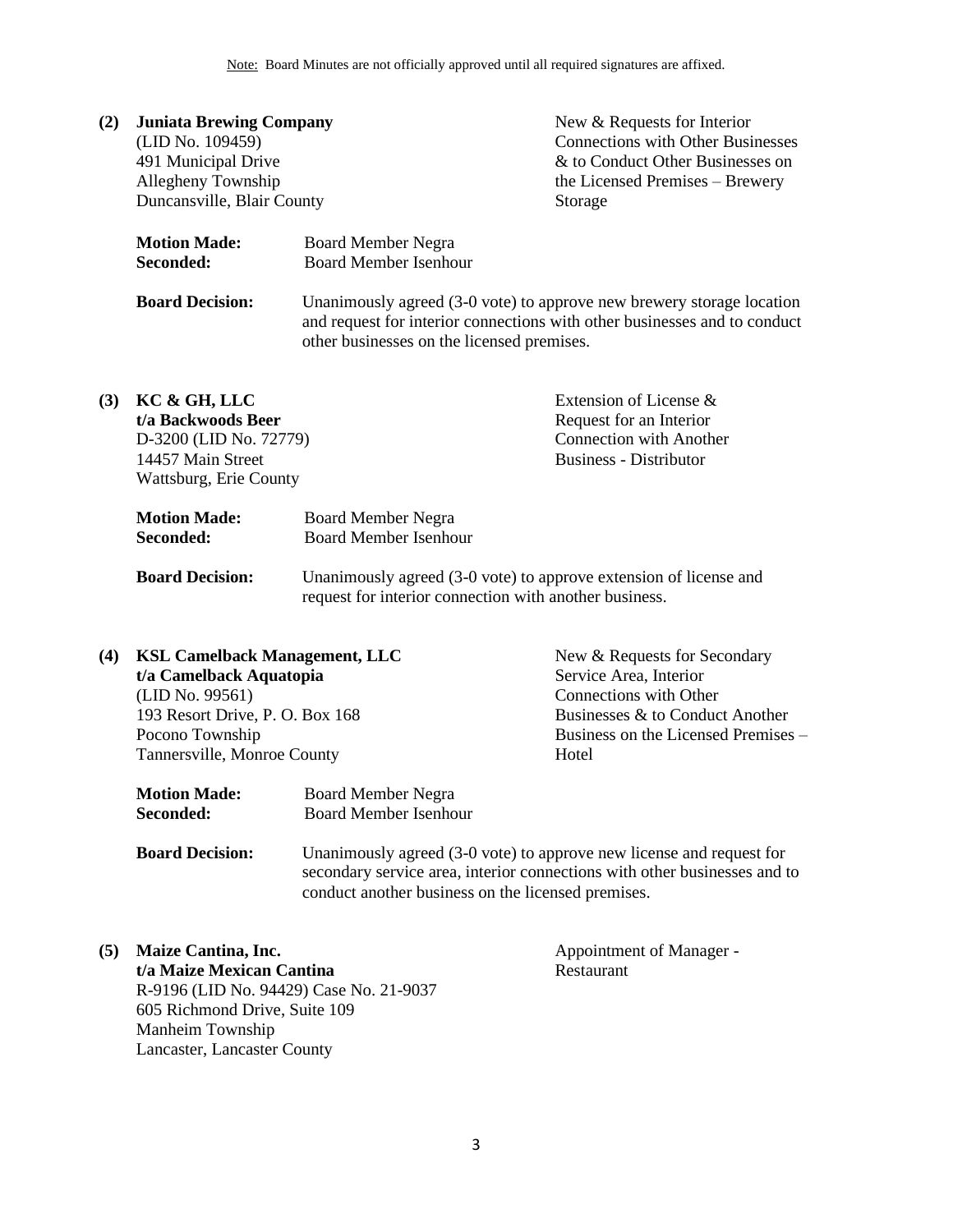| <b>Motion Made:</b> | <b>Board Member Negra</b>    |
|---------------------|------------------------------|
| Seconded:           | <b>Board Member Isenhour</b> |

**Board Decision:** Unanimously agreed (3-0 vote) to approve appointment of manager.

| (6) | <b>Totem Pole Development, LLC</b><br>t/a Tic Toc Foods<br>(LID No. 102459) Case No. 21-9018<br>4112 Ellwood Road<br>Slippery Rock Township<br>New Castle, Lawrence County |                           | Auction License –<br>New & Request for Interior<br><b>Connections with Another</b><br><b>Business - Restaurant</b>                                                                                                                                                                                     |
|-----|----------------------------------------------------------------------------------------------------------------------------------------------------------------------------|---------------------------|--------------------------------------------------------------------------------------------------------------------------------------------------------------------------------------------------------------------------------------------------------------------------------------------------------|
|     | <b>Motion Made:</b>                                                                                                                                                        | <b>Board Member Negra</b> |                                                                                                                                                                                                                                                                                                        |
|     |                                                                                                                                                                            |                           | Chairman Holden asked if anyone representing the licensee was present<br>or on the teleconference line. Attorney Ellen Freeman called in, noting<br>that she represents licensee; however, she had no questions or comments<br>regarding Board Member Negra's motion to refuse renewal of the license. |

**Seconded:** Board Member Isenhour

**Board Decision:** Unanimously agreed (3-0 vote) to refuse new license.

**(7) Ace and Summer, Inc. t/a Getaway Bar & Grille** R-3483 (LID No. 66687) Case No. 2021-66687 711 West Main Street Sharpsville, Mercer County Conditional Licensing Agreement Renewal – District 7

| <b>Motion Made:</b> | Board Member Negra           |
|---------------------|------------------------------|
| Seconded:           | <b>Board Member Isenhour</b> |

**Board Decision:** Unanimously agreed (3-0 vote) to approve renewal with a new conditional licensing agreement.

**(8) Benno JTB Enterprises, L.L.C. t/a R Bar and Grille** R-17345 (LID No. 64991) Case No. 2020-64991 418 16th Street, P. O. Box 530 North Apollo, Armstrong County

Renewal – District 6

**HOLD – 11/10/21 SESSION**

**Motion Made:** Board Member Negra

Chairman Holden asked if anyone representing the licensee was present or on the teleconference line. There was no response as it relates to this agenda item.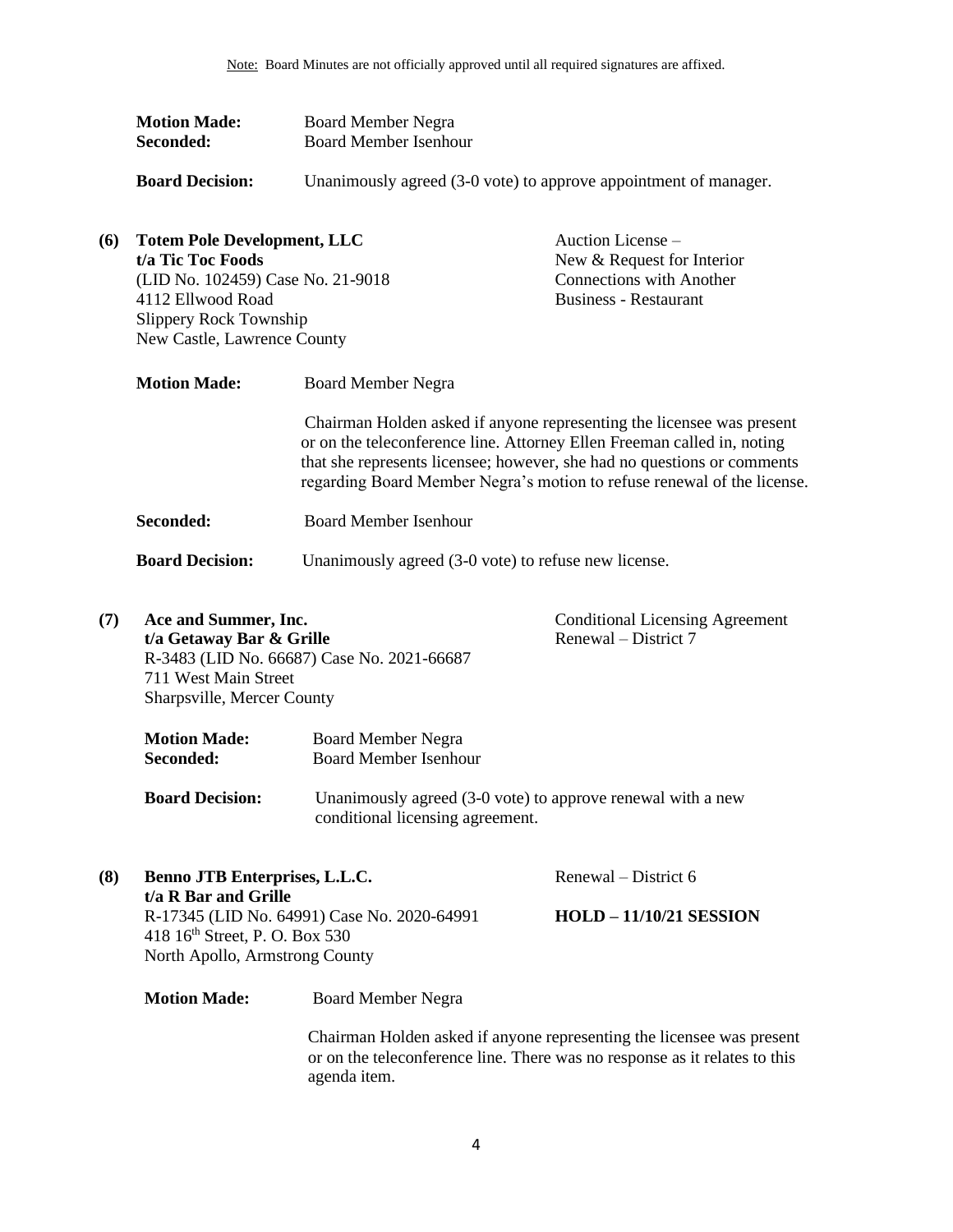|      | Seconded:                                                                        | <b>Board Member Isenhour</b>                                                                    |                                                                |
|------|----------------------------------------------------------------------------------|-------------------------------------------------------------------------------------------------|----------------------------------------------------------------|
|      | <b>Board Decision:</b>                                                           | Unanimously agreed (3-0 vote) to refuse renewal.                                                |                                                                |
| (9)  | Chief's Café, Inc.<br>305-307 North Craig Street<br>Pittsburgh, Allegheny County | R-9630 (LID No. 32793) Case No. 2021-32793                                                      | <b>Conditional Licensing Agreement</b><br>Renewal – District 5 |
|      | <b>Motion Made:</b><br>Seconded:                                                 | <b>Board Member Negra</b><br><b>Board Member Isenhour</b>                                       |                                                                |
|      | <b>Board Decision:</b>                                                           | Unanimously agreed (3-0 vote) to approve renewal with a new<br>conditional licensing agreement. |                                                                |
| (10) | Cibo & Amici, Inc.<br>395 South Main Street<br>Wilkes Barre, Luzerne County      | R-15423 (LID No. 68492) Case No. 2020-68492                                                     | <b>Conditional Licensing Agreement</b><br>Renewal – District 8 |
|      | <b>Motion Made:</b><br>Seconded:                                                 | <b>Board Member Negra</b><br><b>Board Member Isenhour</b>                                       |                                                                |
|      | <b>Board Decision:</b>                                                           | Unanimously agreed (3-0 vote) to approve renewal with a new<br>conditional licensing agreement. |                                                                |
| (11) | <b>Joseph Danzuso</b><br>t/a Mount Troy Inn                                      |                                                                                                 | Renewal – District 5                                           |

R-4318 (LID No. 68923) Case No. 2021-68923 2021 Mount Troy Road Reserve Township Pittsburgh, Allegheny County

Board Member Negra wanted to pause a moment and make a comment because there are a couple more similar cases. He noted that he was conflicted because it involves the Governor's mandate, but he wanted to make the point before he made his motion. He believes this business had paid their dues. He admitted that he thinks they did make a mistake; however, he believes that they paid for it and on that, he made a motion to approve the renewal of their license.

**Motion Made:** Board Member Negra moved to approve renewal.

Board Member Isenhour said she was not going to second the motion made by Board Member Negra. She stated that people who violated the Governor's Orders should face the consequences, in fairness to people who followed the mandates and who adjusted their businesses in the interest of public safety. Those that didn't do that should face the consequences.

**Motion Made:** Board Member Isenhour moved to hold for a conditional licensing agreement.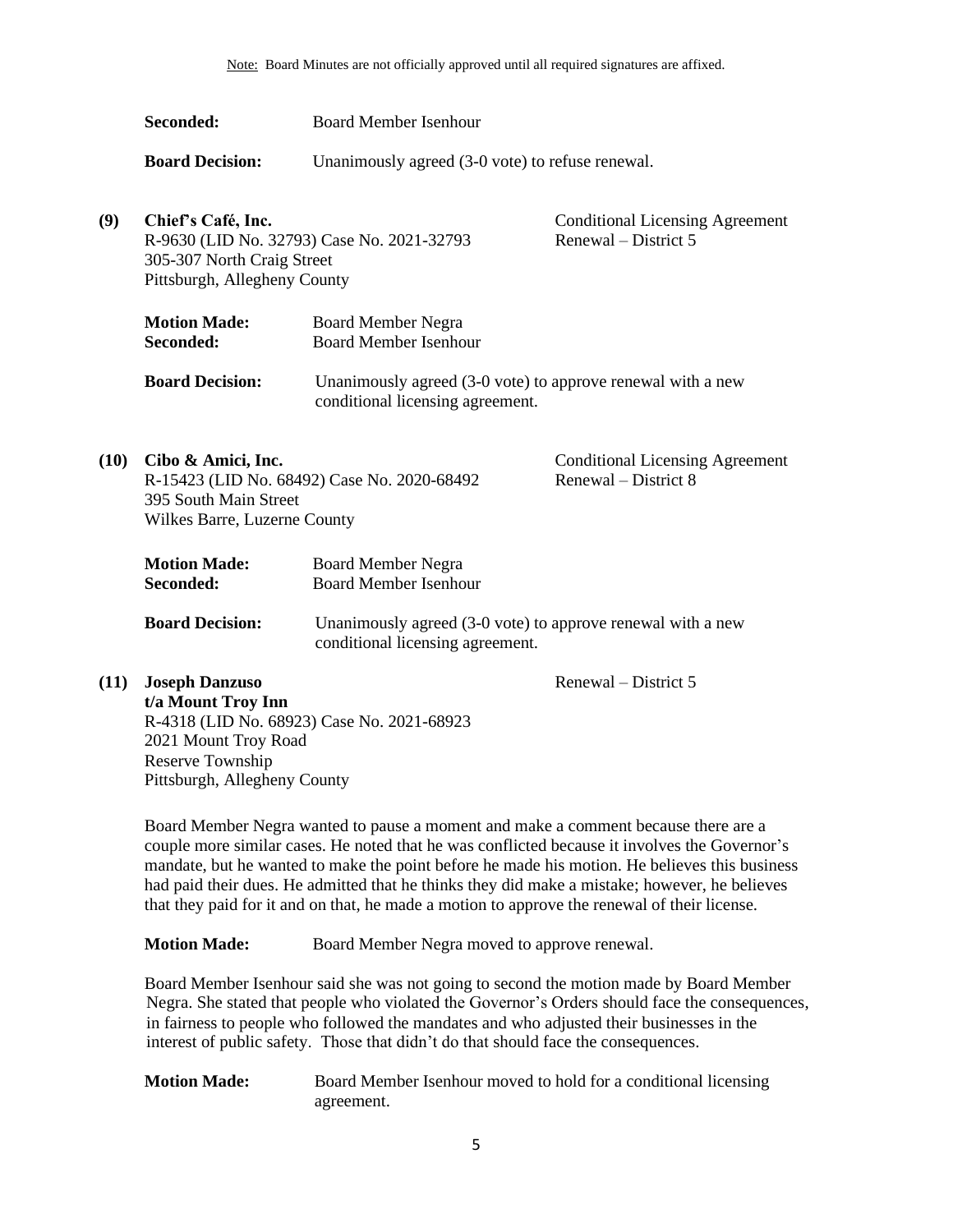|      | Seconded:                                                                                                            | Chairman Holden                                                                                                          |                                                                                                 |
|------|----------------------------------------------------------------------------------------------------------------------|--------------------------------------------------------------------------------------------------------------------------|-------------------------------------------------------------------------------------------------|
|      | <b>Board Decision:</b>                                                                                               | Hold for conditional licensing agreement (2-1 vote).                                                                     |                                                                                                 |
| (12) | Double LL Bar and Grille, LLC<br>901 North Spring Street<br>Everett, Bedford County                                  | R-17966 (LID No. 82943) Case No. 2021-82943                                                                              | Renewal – District 1                                                                            |
|      | <b>Motion Made:</b>                                                                                                  | Board Member Negra moved to approve renewal, referencing his<br>discussion points on the previous agenda item $(\#11)$ . |                                                                                                 |
|      |                                                                                                                      | Board Member Isenhour stated that she would not second Board Member Negra's motion.                                      |                                                                                                 |
|      | <b>Motion Made:</b><br>Seconded:                                                                                     | Board Member Isenhour moved to hold for a conditional licensing<br>agreement.<br>Chairman Holden                         |                                                                                                 |
|      | <b>Board Decision:</b>                                                                                               | Hold for conditional licensing agreement (2-1 vote).                                                                     |                                                                                                 |
| (13) | Farnan, Inc.<br>t/a The Village Inn<br>823 Miller Avenue<br>Clairton, Allegheny County                               | R-8767 (LID No. 54147) Case No. 2021-54147                                                                               | Renewal – District 5                                                                            |
|      | <b>Motion Made:</b><br>Seconded:                                                                                     | <b>Board Member Negra</b><br><b>Board Member Isenhour</b>                                                                |                                                                                                 |
|      | <b>Board Decision:</b>                                                                                               | Hold for conditional licensing agreement.                                                                                |                                                                                                 |
| (14) | Food Express Beer & Deli, Inc.<br>t/a Food Express Beer & Deli<br>1545 West Front Street<br>Berwick, Columbia County | R-15319 (LID No. 84097) Case No. 2020-84097                                                                              | <b>Conditional Licensing Agreement</b><br>Renewal – District 8<br><b>HOLD - 12/1/21 SESSION</b> |
|      | <b>Motion Made:</b><br>Seconded:                                                                                     | <b>Board Member Negra</b><br><b>Board Member Isenhour</b>                                                                |                                                                                                 |
|      | <b>Board Decision:</b>                                                                                               | licensing agreement.                                                                                                     | Unanimously agreed (3-0 vote) to approve renewal with a conditional                             |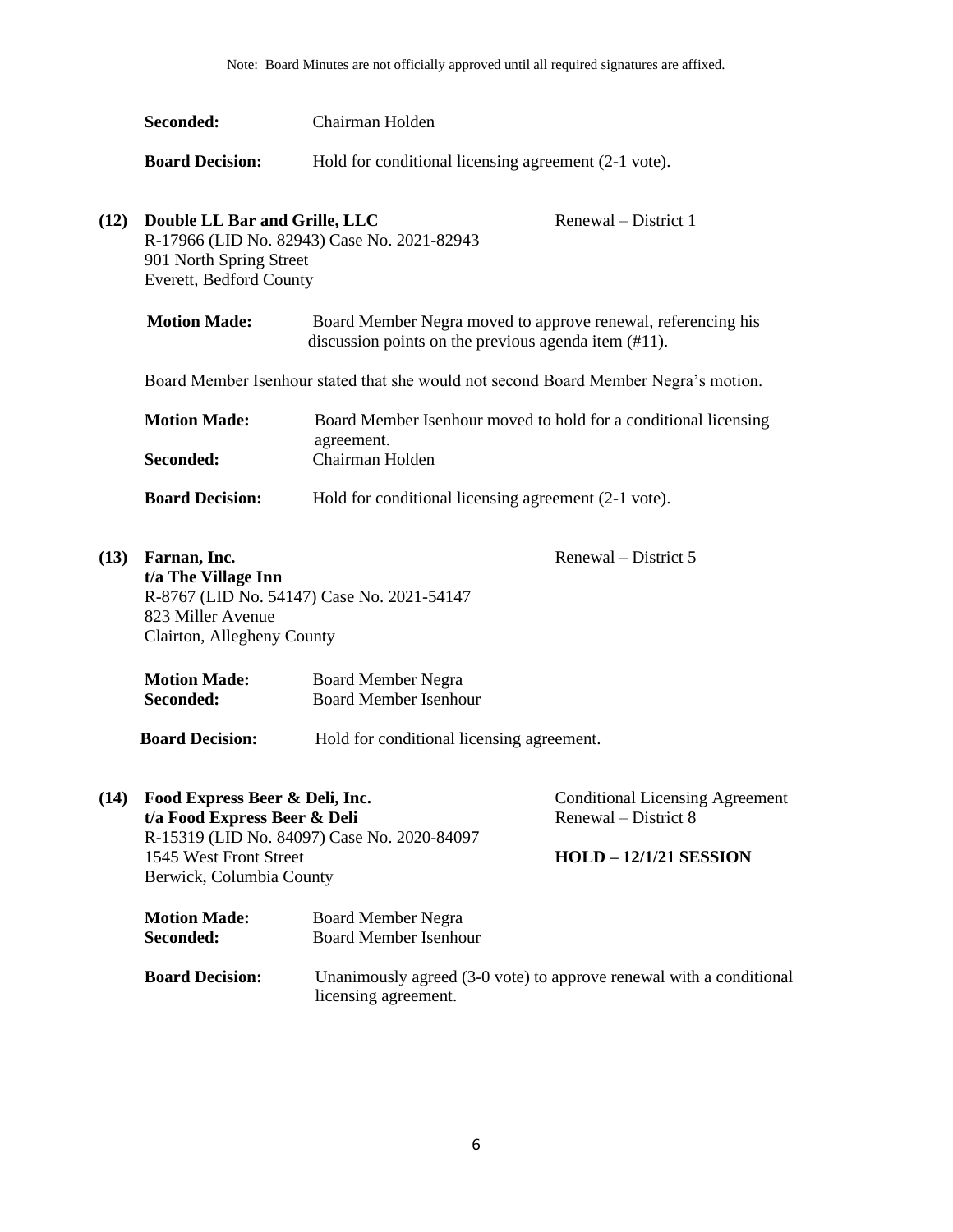| (15) | <b>Mifflin RRT Corporation</b><br>Duquesne Village Shopping Center<br>1840 Homeville Road<br>West Mifflin, Allegheny County                                             | R-8161 (LID No. 53891) Case No. 2021-53891                                                      | Renewal – District 5                                           |
|------|-------------------------------------------------------------------------------------------------------------------------------------------------------------------------|-------------------------------------------------------------------------------------------------|----------------------------------------------------------------|
|      | <b>Motion Made:</b><br>Seconded:                                                                                                                                        | <b>Board Member Negra</b><br><b>Board Member Isenhour</b>                                       |                                                                |
|      | <b>Board Decision:</b>                                                                                                                                                  | Hold for conditional licensing agreement.                                                       |                                                                |
| (16) | <b>Nobles Corner Bar, Inc.</b><br>1635 Nobles Lane<br>Pittsburgh, Allegheny County                                                                                      | R-12933 (LID No. 70018) Case No. 2021-70018                                                     | Renewal – District 5                                           |
|      | <b>Motion Made:</b><br>Seconded:                                                                                                                                        | <b>Board Member Negra</b><br><b>Board Member Isenhour</b>                                       |                                                                |
|      | <b>Board Decision:</b>                                                                                                                                                  | Hold for an amended conditional licensing agreement.                                            |                                                                |
| (17) | Renewal – District 5<br><b>Puzzlers Restaurant and Lounge, LLC</b><br>R-14511 (LID No. 72007) Case No. 2021-72007<br>2714 Walnut Street<br>McKeesport, Allegheny County |                                                                                                 |                                                                |
|      | <b>Motion Made:</b>                                                                                                                                                     | Board Member Negra moved to approve renewal.                                                    |                                                                |
|      |                                                                                                                                                                         | Board Member Isenhour declined to second the motion and made a new motion.                      |                                                                |
|      | <b>Motion Made:</b>                                                                                                                                                     | Board Member Isenhour moved to hold for a conditional licensing<br>agreement.                   |                                                                |
|      | Seconded:                                                                                                                                                               | Chairman Holden                                                                                 |                                                                |
|      | <b>Board Decision:</b>                                                                                                                                                  | Hold for conditional licensing agreement (2-1 vote).                                            |                                                                |
| (18) | Rockwells Restaurant, Inc.<br>t/a Rockwell's Restaurant                                                                                                                 | R-19688 (LID No. 48446) Case No. 2020-48446                                                     | <b>Conditional Licensing Agreement</b><br>Renewal – District 4 |
|      | 120 Gravel Pike<br>Green Lane, Montgomery County                                                                                                                        |                                                                                                 | <b>HOLD - 12/1/21 SESSION</b>                                  |
|      | <b>Motion Made:</b><br>Seconded:                                                                                                                                        | <b>Board Member Negra</b><br><b>Board Member Isenhour</b>                                       |                                                                |
|      | <b>Board Decision:</b>                                                                                                                                                  | Unanimously agreed (3-0 vote) to approve renewal with a new<br>conditional licensing agreement. |                                                                |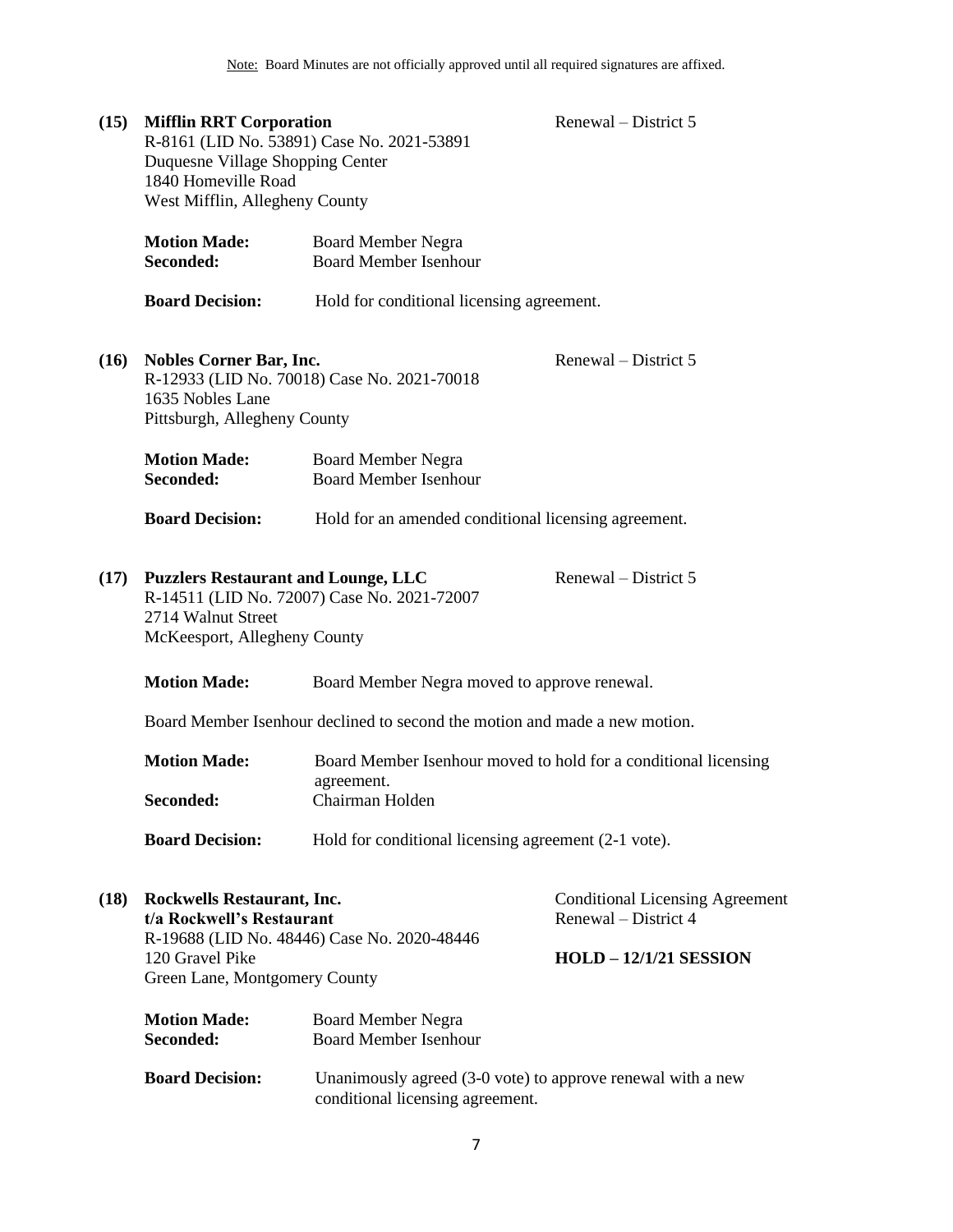#### Renewal – District 6

**(19) Vinne 1204, Inc. t/a Nero's Bar** R-7063 (LID No. 12525) Case No. 2020-12525 1204 Seventh Avenue Beaver Falls, Beaver County

| <b>Motion Made:</b>                       | <b>Board Member Negra</b>                   |  |
|-------------------------------------------|---------------------------------------------|--|
| Seconded:<br><b>Board Member Isenhour</b> |                                             |  |
|                                           |                                             |  |
| <b>Board Decision:</b>                    | Hold for a conditional licensing agreement. |  |

*From the Bureau of Human Resources*........................................... *Jason Lutcavage, Director of Administration Jennifer Haas, Director, Bureau of Human Resources*

<span id="page-7-0"></span>Personnel Actions

There were 16 personnel actions presented for consideration.

- **(1) Lisa Albrecht – Removal**
- **(2) Georgette Birmelin – Affirm Removal**
- **(3) Heidi Book – Affirm Removal**
- **(4) Suzanne Foster – Affirm Removal**
- **(5) Shacora Johnson – Demotion**
- **(6) Dina Jordan - Removal**
- **(7) Cortez King – Removal**
- **(8) Nicole Mitchell – Removal**
- **(9) Troy Montgomery - Removal**
- **(10) Olivia Orczyk – Affirm Removal**
- **(11) Lillian Reese – Affirm Removal**
- **(12) Kevin Ryan – Affirm Removal**
- **(13) Alexis Staley – Affirm Removal**
- **(14) Dinita Toney – Affirm Removal**
- **(15) Veronica Westover – Affirm Removal**
- **(16) Libby Williams – Affirm Removal**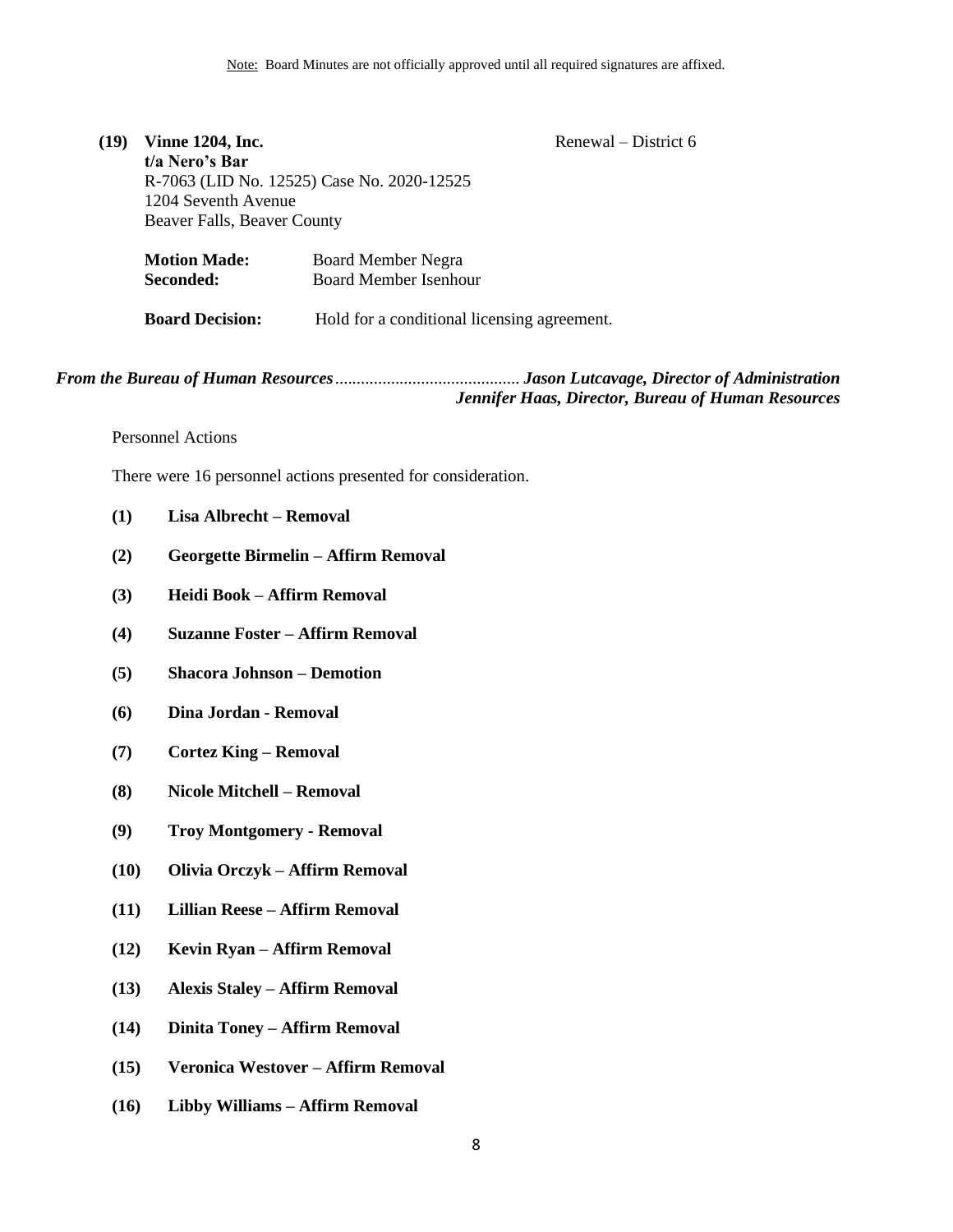| <b>Motion Made:</b>    | Board Member Negra                                              |
|------------------------|-----------------------------------------------------------------|
| <b>Seconded:</b>       | Board Member Isenhour                                           |
| <b>Board Decision:</b> | Unanimously agreed (3-0 vote) to approve all Personnel Actions. |

# <span id="page-8-0"></span>*From the Bureau of Accounting & Purchasing* .............................................*Michael Demko*, *Executive Director Koppolu Ravindraraj, Director, Bureau of Accounting & Purchasing Mike Freeman, Director, Bureau of Financial Management & Analysis*

Procurement Actions:

**1) Radio Frequency Gun Maintenance for Fine Wine & Good Spirits Stores –** Provide annual maintenance to cover repairs, including parts, labor and a web-based repair request system for PLCB's use, to keep Radio Frequency guns in Fine Wine & Good Spirits Stores in good operating condition.

Procured via IFB #260372 - VENDOR: **Supply Chain Services, LLC -** TERM: One Year - **\$140,035.00 estimated cost.**

**2) Hearing Examiner Services Renewal** – Represent the Board in the capacity of a Hearing Examiner for administrative hearings conducted in the Commonwealth of Pennsylvania regarding matters which the Board shall adjudicate as required by law.

Procured via PO 63021027 Option Year – VENDOR: **Thomas R. Miller, Esquire** – TERM: One year for period 4/1/2022 through 3/31/2023 – **\$250,000.00 estimated cost.** 

**3) Microsoft Enterprise Azure –** Additional funds required to pay for services through the end of May 2022. Due to current burn rate of our Azure Synapse (data analytics) and E-Commerce infrastructure, additional funds are required to cover costs through the end of the period of performance.

Procured via DGS Contract #4400018548 – VENDOR: **CDW-G –** TERM: Four months for period 2/1/2022 through 5/31/2022 - **\$268,572.80 estimated cost.**

| <b>Motion Made:</b>    | Board Member Negra                                                |  |
|------------------------|-------------------------------------------------------------------|--|
| Seconded:              | <b>Board Member Isenhour</b>                                      |  |
|                        |                                                                   |  |
| <b>Board Decision:</b> | Unanimously agreed (3-0 vote) to approve all Procurement Actions. |  |

Inter-Agency Charges:

None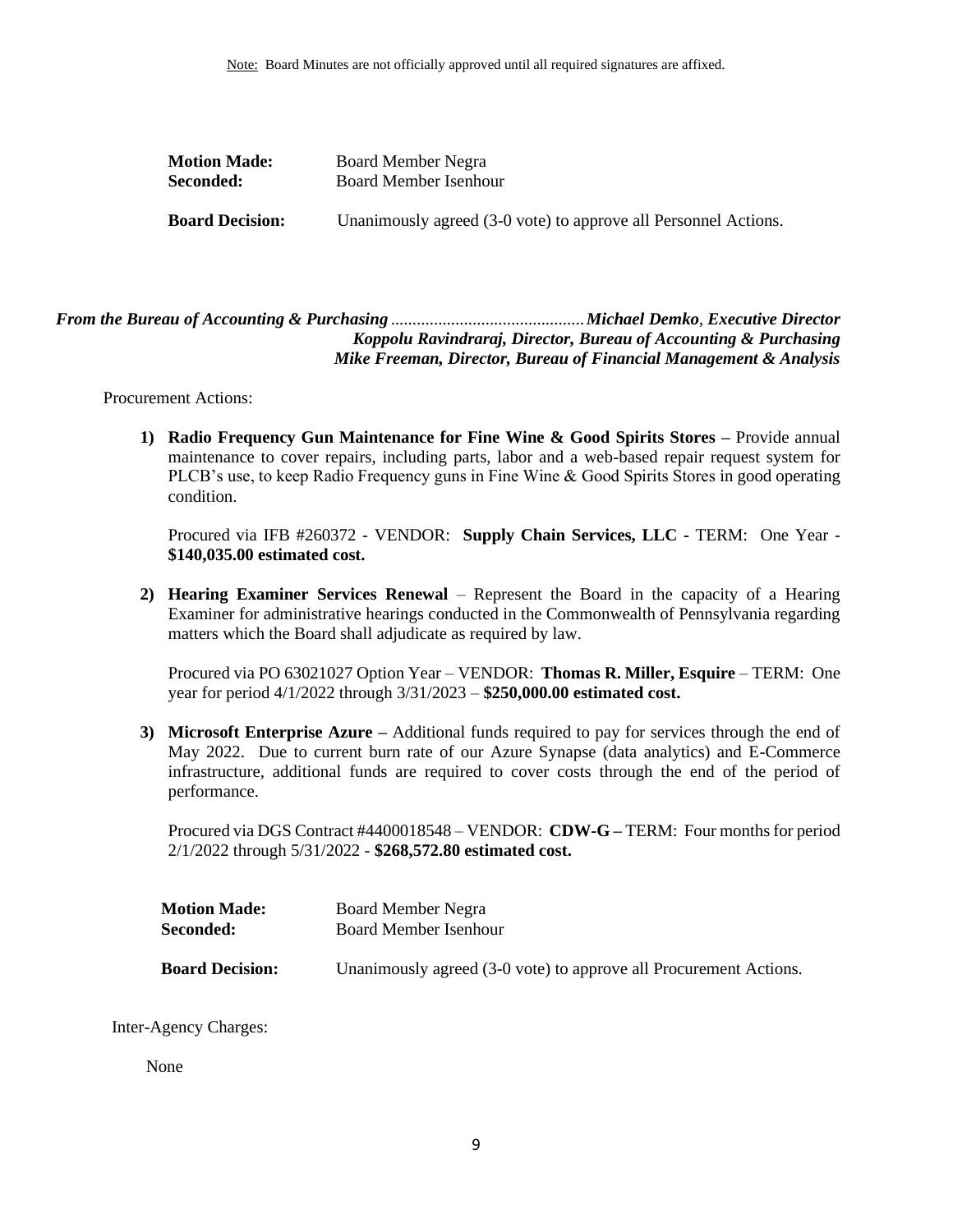<span id="page-9-0"></span>*From the Office of Retail Operations*..............................................................*Michael Demko, Executive Director*

#### None

#### *From the Bureau of Product Selection* .............................................*Tom Bowman, Director of Product Selection*

#### **VENDOR – ITEM NAME BOARD ACTION REQUESTED**

- Various **1.** Regular New Items Accepted
- Various 2. Regular Recommended Delist

#### **1. Regular New Items Accepted**

| <b>BRAND NAME AND SIZE</b>                            | <b>REASON</b> |
|-------------------------------------------------------|---------------|
| <b>Cape Classics Inc</b>                              |               |
| Jam Jar Sweet Blush 750 mL                            | 14, 19        |
| <b>North Wales Wines</b>                              |               |
| Black Box Brilliant Collection Cabernet Sauvignon 3 L | 1, 2, 3       |
| Black Box Brilliant Collection Chardonnay 3 L         | 1, 2, 3       |
| Black Box Brilliant Collection Pinot Grigio 3 L       | 1, 2, 3       |
|                                                       |               |

| Southern Glazers Wine and Spirits of PA |  |
|-----------------------------------------|--|
| Liquid Light Sauvignon Blanc 750 mL     |  |

RECOMMENDED ACTION: We recommend the Board approve this action

#### **New Items – Recommended Listings Reason Codes**

- 1. Strong marketing support
- 2. High brand recognition
- 3. Line/Size extension of successful brand
- 4. Trade up opportunity

 $\overline{S}$  **Southern Glazers Wine and Spirits of Pa** 

- 5. Growing category
- 6. Growing segment
- 7. National rollout
- 8. Niche item / Limited distribution
- 9. High dollar profit potential
- 10. Trade out
- 11. High quality for the value
- 12. Innovative product/flavor
- 13. High sales through other PLCB channels (Luxury, Online, SLO)
- 14. Underrepresented category/segment
- 15. Hole in selection consumer/store requests
- 16. PA Spirits
- 17. PA Wines
- 18. Licensee only
- 19. Probationary listing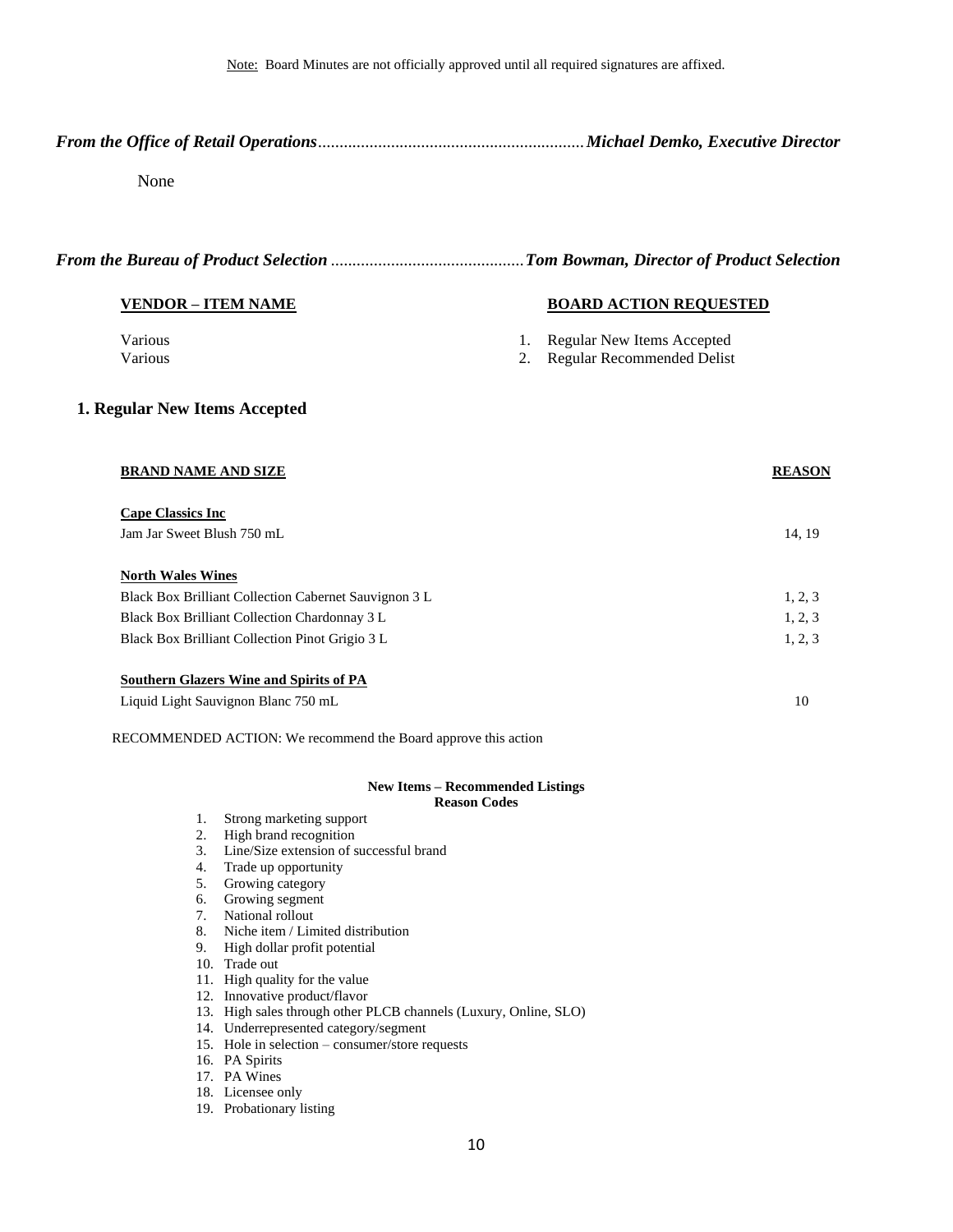#### **2. Regular Recommended Delist**

| <b>BRAND NAME AND SIZE</b>         | CODE |
|------------------------------------|------|
| <b>Sutter Home Winery</b>          |      |
| Sutter Home Cabernet Sauvignon 3 L | 909  |
| Sutter Home Chardonnay 3 L         | 910  |
| Sutter Home Pinot Grigio 3 L       | 911  |
|                                    |      |

EFFECTIVE DATE: The transference to closeout will become effective

Board Secretary Stark noted that agenda item **#2. Regular Recommended Delist** was inadvertently added to the agenda. The Board would only be voting on one board action: #1. Regular New Items Accepted.

| <b>Motion Made:</b><br>Seconded: | Board Member Negra<br>Board Member Isenhour                             |
|----------------------------------|-------------------------------------------------------------------------|
|                                  |                                                                         |
| <b>Board Decision:</b>           | Unanimously agreed (3-0 vote) to approve all Product Selection actions. |

#### <span id="page-10-0"></span>**OTHER ISSUES**

Caller Tracy McCarthy wanted to clarify what a conditional licensing agreement meant regarding LID No. 106095, Johnstown Beer and Eats, LLC. Chief Counsel Rod Diaz informed her that when there is a hold for a conditional licensing agreement, it is so that the Board and the licensee can come to an agreement that is acceptable to both parties, that would remove the objections to the renewal in exchange for putting certain conditions on the license that would address Licensing's concerns.

He went on to say that following today's meeting, an attorney from the Chief Counsel's office would reach out to the licensee with the terms that they can consider for resolving the matter. The licensee would then make a decision on whether these terms are acceptable or whether the licensee wants the Board to vote yes or no on the matter at a subsequent meeting.

Ms. McCarthy asked if it would take a long time and Chief Counsel Diaz responded that a letter should go out within a day or two, and then it's just a matter of how long it takes for the licensee to reach an agreement, followed by the conditional licensing agreement being presented at the next Board meeting.

#### **CITIZEN COMMENT/BUSINESS FROM THE FLOOR**

None

#### **NEXT BOARD MEETING**

**The next meeting of the PLCB will be a formal meeting on Wednesday, February 9, 2022 beginning at 9:00 A.M. Prior to the public meeting, there will be an Executive Session to discuss matters of personnel and to engage in non-deliberative informational discussions, some of which are regarding actions and matters which have been approved at previous public meetings.**